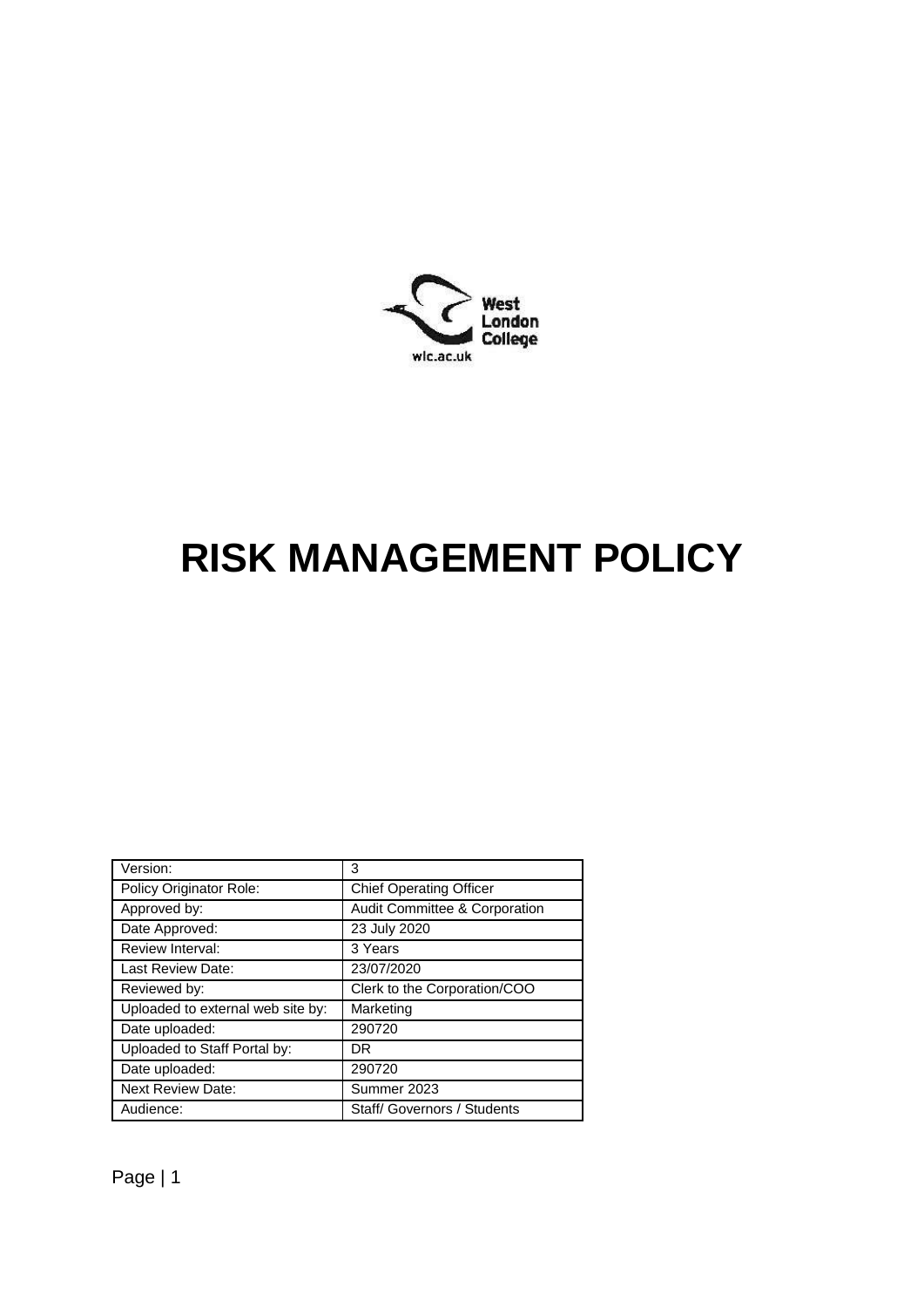## **Contents**

| ANNEX 1: Terms of Reference OPERATIONAL RISK MANAGEMENT GROUP 20 |  |
|------------------------------------------------------------------|--|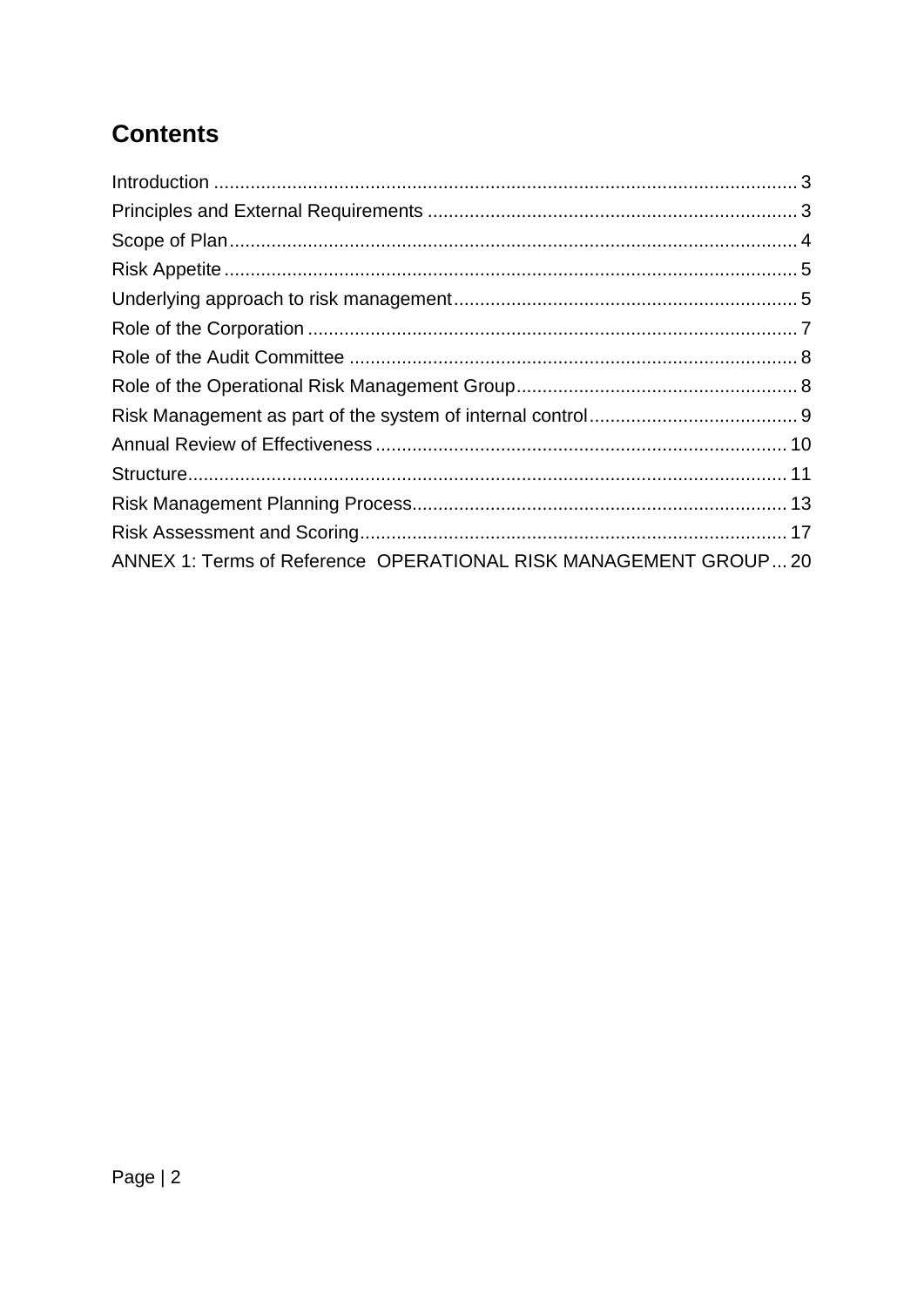### <span id="page-2-0"></span>**Introduction**

This risk management policy (the Policy) forms part of the College's internal control and corporate governance arrangements. Risk management is defined as the deployment of internal controls that manage existing or potential events that could reduce the likelihood of achieving business objectives.

The Policy explains the College's underlying approach to risk management, documents the roles and responsibilities of the Governing Body, the Audit Committee and internal groups. It describes key aspects of the risk management process and identifies the main reporting procedures.

The Policy describes the process the Corporation, including principally the Audit Committee. will use to evaluate the effectiveness of the College's internal control procedures.

## <span id="page-2-1"></span>**Principles and External Requirements**

The Corporation has adopted the Code of Good Governance for English Colleges.<sup>1</sup> The code states that

'The board must adopt effective systems of control and risk management that promote value for money, efficient use of the capital estate and technology, meet mandatory audit requirements, and produce accurate and qualityassured college data.'

'The board must comply with the funding agency mandatory requirements relating to audit including adherence to the Post-16 Audit Code of Practice, which sets out the minimum requirements. The board should approve an annual audit plan linked to the college's risk register and be confident in the expertise and quality of any internal auditors engaged by the college. The board should consider using different sets of expertise for different audit requirements.'

'The audit committee must support the board and the principal by reviewing the comprehensiveness, reliability and integrity of assurances including the

1

<sup>1</sup> [https://www.aoc.co.uk/funding-and-corporate-services/governance/governance-resources/code](https://www.aoc.co.uk/funding-and-corporate-services/governance/governance-resources/code-good-governance-english-colleges)[good-governance-english-colleges](https://www.aoc.co.uk/funding-and-corporate-services/governance/governance-resources/code-good-governance-english-colleges)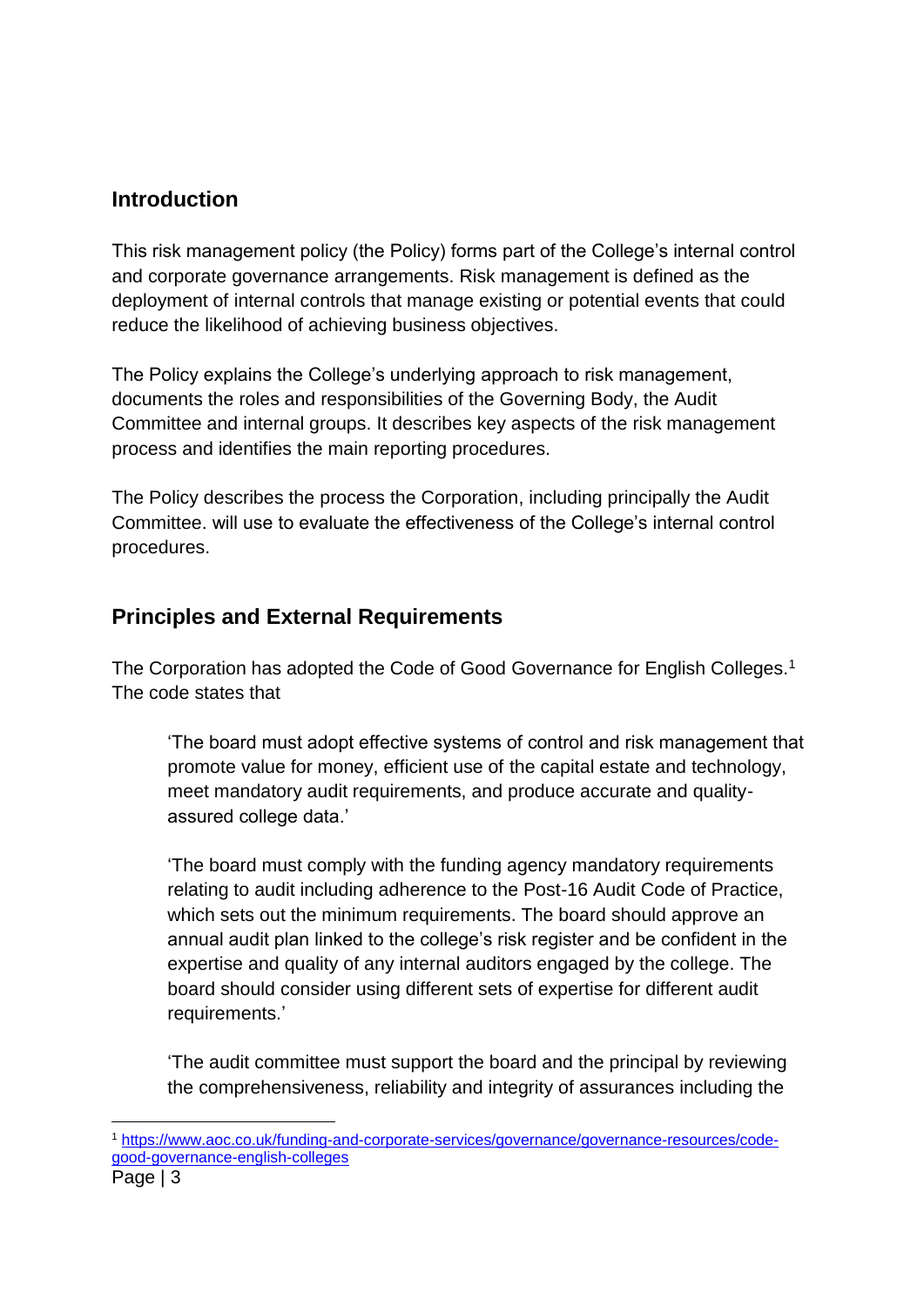college's governance, risk management and internal control framework and produce an annual audit report for the board.'

The Department for Education (DFE) has published a governance guide for further education and sixth form colleges.<sup>2</sup> The guide states that

The board must ensure there is a clear risk management policy so that:

- significant risks are identified, assessed, monitored and managed
- the effectiveness of risk management, internal control systems, assurance arrangements and business continuity planning is regularly reviewed
- a risk exposure profile can be created that reflects the board's views on what levels of risk are acceptable
- risk management is ongoing and part of operational procedures

## <span id="page-3-0"></span>**Scope of Plan**

This document describes the risk management policies of Ealing, Hammersmith and West London College (EHWLC). The Policy has been prepared in accordance with Education and Skills Funding Agency (ESFA) guidance. All identified risks are recorded on the College's risk registers are assessed as either a 'Significant', 'High', 'Acceptable' or 'Low' risk. RAG<sup>3</sup> colour ratings are used wherever possible to provide clear visibility of risks; risk indicators are also used to describe changes in the level of risk i.e. higher, lower or unchanged.

Management of the strategic risks is monitored by the Executive Team (ET) and Senior Leadership Team (SLT) and reported to the Audit Committee and thus through to the Board. The Operational Risk Management Group is responsible for ensuring that a risk management culture is embedded across the organization and to provide visibility of current and emerging operational risks through the relevant Risk Management Action Plans.

Strategic risks are defined as those risk that have potential to prevent the College's strategic objectives from being achieved.

Operational risks and risk management are monitored by middle managers and heads of department and reported through the Operational Risk Management Group. Operational Risks are defined as those that have potential to prevent departmental and operational objectives from being achieved.

1

<sup>2</sup> <https://www.gov.uk/guidance/fe-governance>

<sup>3</sup> Red Amber Green (RAG)

Page | 4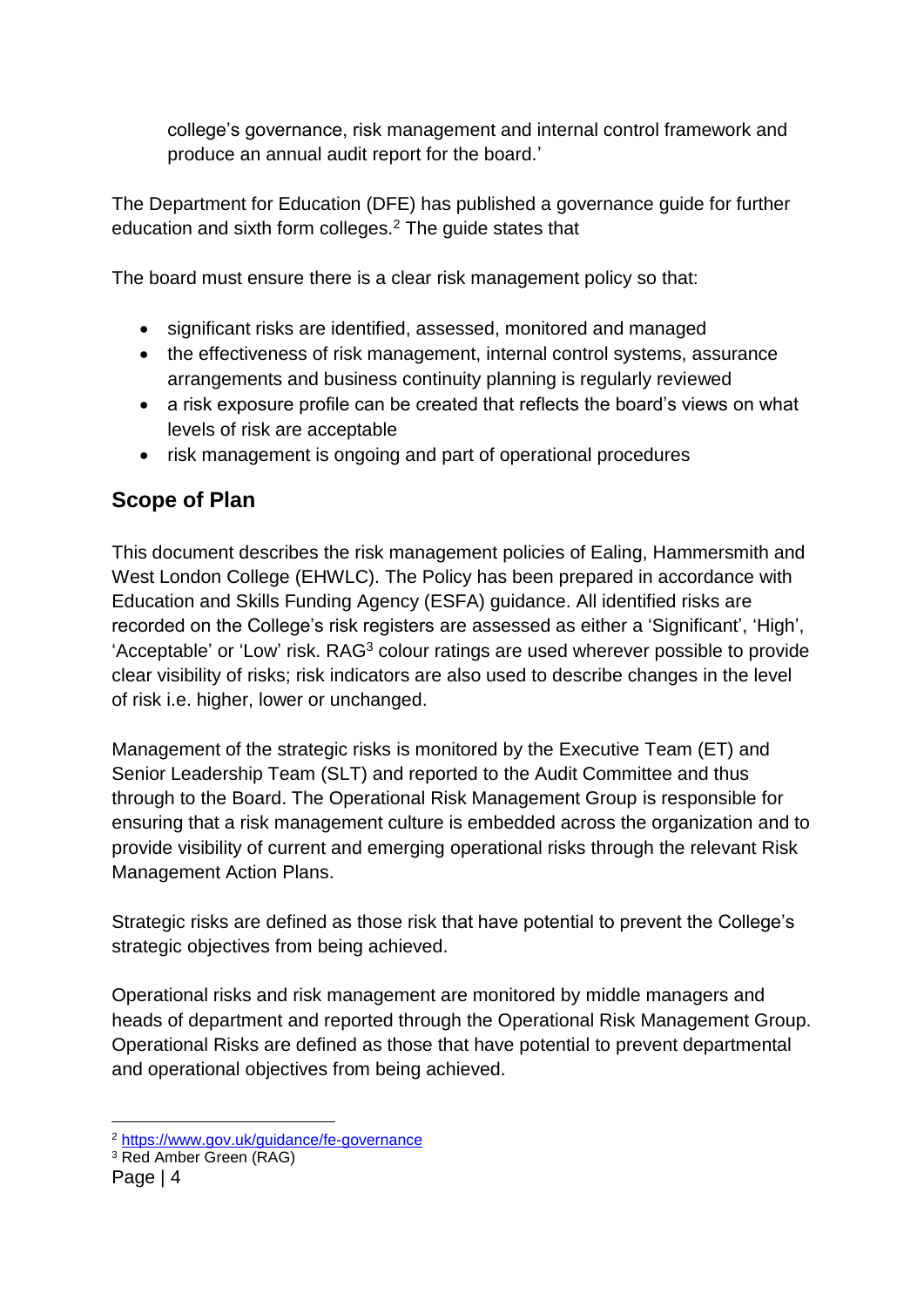## <span id="page-4-0"></span>**Risk Appetite**

The College is prepared to take measured risks when the risks involved have been considered and understood. The level of risk appetite is also evaluated against the College's financial and quality status taking into account all relevant factors. This will allow the College to balance the risks associated with its activities whilst encouraging creativity, innovation and change. The College and the Corporation are committed to taking such measured risks where it is felt they are the most appropriate solution to the College achieving its vision and strategic objectives.

## <span id="page-4-1"></span>**Underlying approach to risk management**

The following key principles outline the College's approach to risk management and internal control: -

- Governors have responsibility for overseeing risk management within the College as a whole. The Audit Committee reviews the strategic risk register, and the operation of the risk management process at each meeting.
- The Audit Committee and the Corporation will adopt an open and receptive but challenging approach to risk management.
- The Chief Executive & Principal and the Executive Team (ET) and Senior Leadership Team (SLT) support, advise and implement the Risk Management Policy following its approval by the Audit Committee.
- The College makes conservative and prudent recognition and disclosure of the financial and non-financial implications of risks.
- Senior and middle managers are responsible for encouraging good risk management practice within their designated managed area, and for cascading guidance and best practices to staff.
- New strategic risks will be identified and reviewed by the ET/SLT and the Audit Committee.
- New and emerging strategic and operational risks are discussed by the ET/SLT and Operational Risk Management Group that may prevent the College's strategic and operational objectives from being achieved in the short to medium term.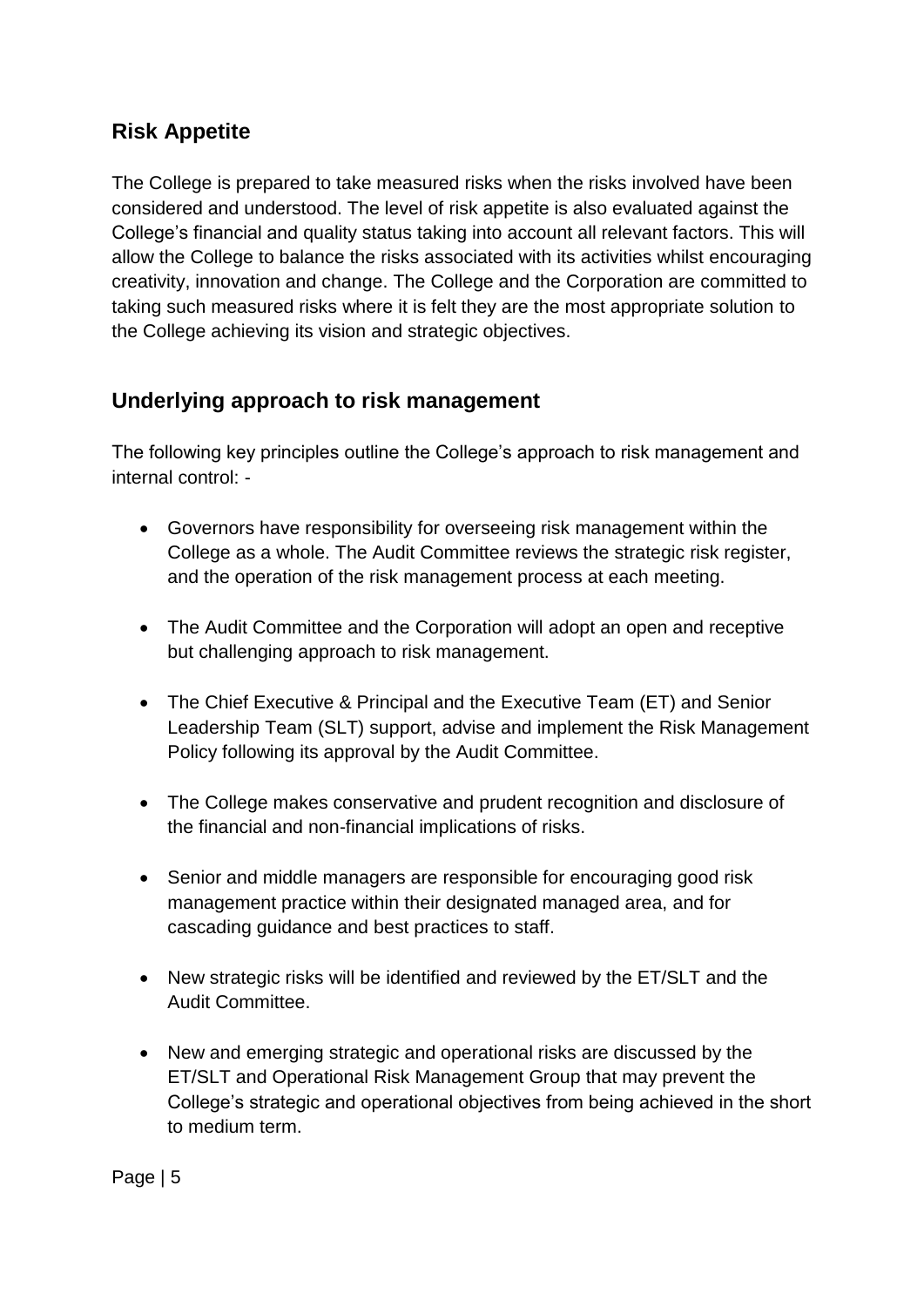- The College is working towards the adoption of 'assurance mapping' as a tool to allow the ET/SLT, the Audit Committee and the Corporation to evaluate the level of assurance provided for each defined strategic risk and to take any necessary action.
- An 'assurance framework'<sup>4</sup> is a structured means of identifying and mapping the main sources of assurance in an organization and coordinating them to best effect. The development of the 'Assurance Map' at the College is a logical extension of the College's existing risk management arrangements.
- The 'Assurance Map' provides the College with an improved ability to understand and confirm that it has assurance over key controls and the management of strategic risk or where control gaps exist and whether actions are in place to address these gaps.
- The assurance mapping process and the way of illustrating the results using an 'Assurance Map' can give confidence to management, the Audit Committee and the Corporation Board. The assurance mapping process identifies and records the key sources of assurance that inform the Audit Committee and the Corporation Board of the effectiveness of how key strategic risks are managed or mitigated, and of the key controls and processes that are relied on to manage risks and as a result support in the achievement of the College's strategic objectives and goals.

1

<sup>4</sup> [https://www.rsmuk.com/ideas-and-insights/board-assurance-a-toolkit-for-further-education](https://www.rsmuk.com/ideas-and-insights/board-assurance-a-toolkit-for-further-education-institutions)[institutions](https://www.rsmuk.com/ideas-and-insights/board-assurance-a-toolkit-for-further-education-institutions) [\(download\)](https://drive.google.com/open?id=1dep9fmsczlC9Q-7FqNY1C8xm6utozQNY)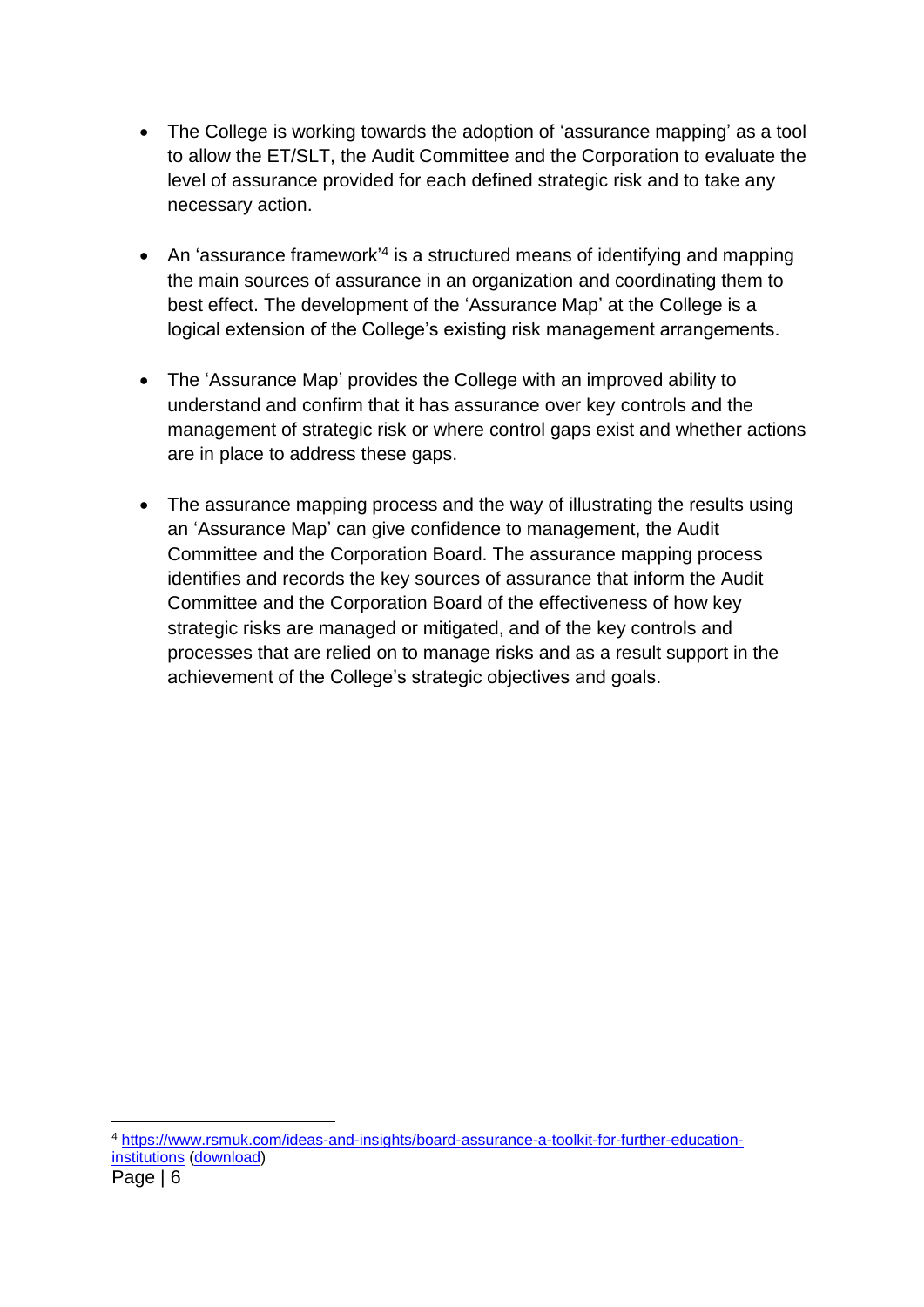• The Assurance Map uses the 'three lines of defence' model, as illustrated in the following diagram:

Three lines of defence model

| 1st line of defence            | 2nd line of defence                | 3rd line of defence      |
|--------------------------------|------------------------------------|--------------------------|
| <b>Business</b>                | <b>Risk management</b>             | <b>Audit</b>             |
| Management are primarily       | Setting Enterprise Risk            | Provides assurance about |
| responsible for managing       | Management frameworks              | design and effectiveness |
| its own process                |                                    | of 1st and 2nd line      |
|                                | Independent reporting              |                          |
| Responsible for identifying    | to management board and            | Reporting line to audit  |
| and controlling risks by using | audit committee                    | committee                |
| business control frameworks,   |                                    |                          |
| implement internal processes   | Ensure first line takes            | Advisory role to improve |
| and adequate controls          | ownership                          | processes                |
|                                |                                    |                          |
|                                | Advisor / consultant to first line |                          |

## <span id="page-6-0"></span>**Role of the Corporation**

The Corporation's role in the management of risk is to:

Set the tone and influence the culture of risk management within the College, including:

- Determining whether the College should be 'risk taking' or 'risk averse' as a whole or on any relevant individual issue.
- Determining what types of risk are acceptable and which are not, and the setting the standards and expectations of staff with respect to conduct and probity.

Approve major decisions affecting the College's risk profile or exposure.

Monitor the management of significant risks to reduce the likelihood of unwelcome surprises or impact.

Satisfy itself that the less significant risks are being actively managed, with the appropriate controls in place and working effectively.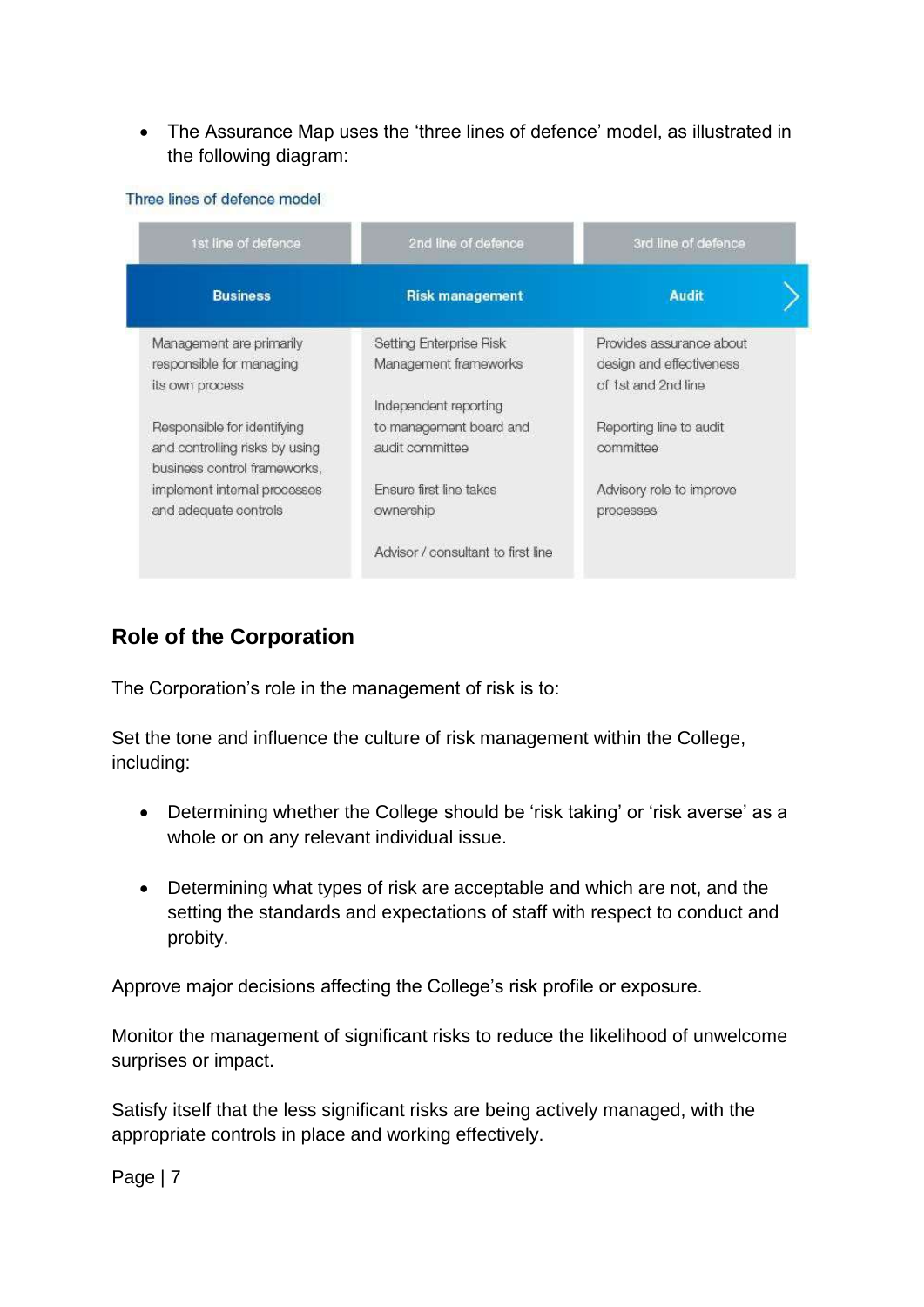Periodically review the College's approach to risk management and approve changes or improvements to key elements of its processes and procedures.

## <span id="page-7-0"></span>**Role of the Audit Committee**

The Audit Committee will:

- ensure the development and implementation of a robust risk management strategy on behalf of the Governing Body
- ensure full compliance with the Post-16 Audit Code of Practice and subsequent requirements set by the Education and Skills Funding Agency (ESFA)
- review a risk register of strategic risks on behalf of the governors
- receive reports on actions taken
- make recommendations for further action to senior management and the Governing Body
- provide adequate information in a timely manner to the Governing Body and its committees on the status of risks and controls
- undertake an annual review of the effectiveness of the system of the risk management system and provide a report to the Governing Body.

## <span id="page-7-1"></span>**Role of the Operational Risk Management Group<sup>5</sup>**

The role of the Operational Risk Management Group is to:

- Take overall responsibility for the administration and implementation of the risk management process in relation to operational and departmental risks.
- Identify and evaluate the significant risks faced by the College for consideration by the Executive Team / Senior Leadership Team, the Audit Committee, and the Corporation
- Provide adequate information in a timely manner to the Executive Team / Senior Leadership Team on the status of operational and departmental risks and controls and those that may impact on strategic risks. Reports to the Corporation will normally be reviewed by the Audit Committee before submission to the Corporation.

<sup>1</sup> <sup>5</sup> See terms of reference at Annex 1.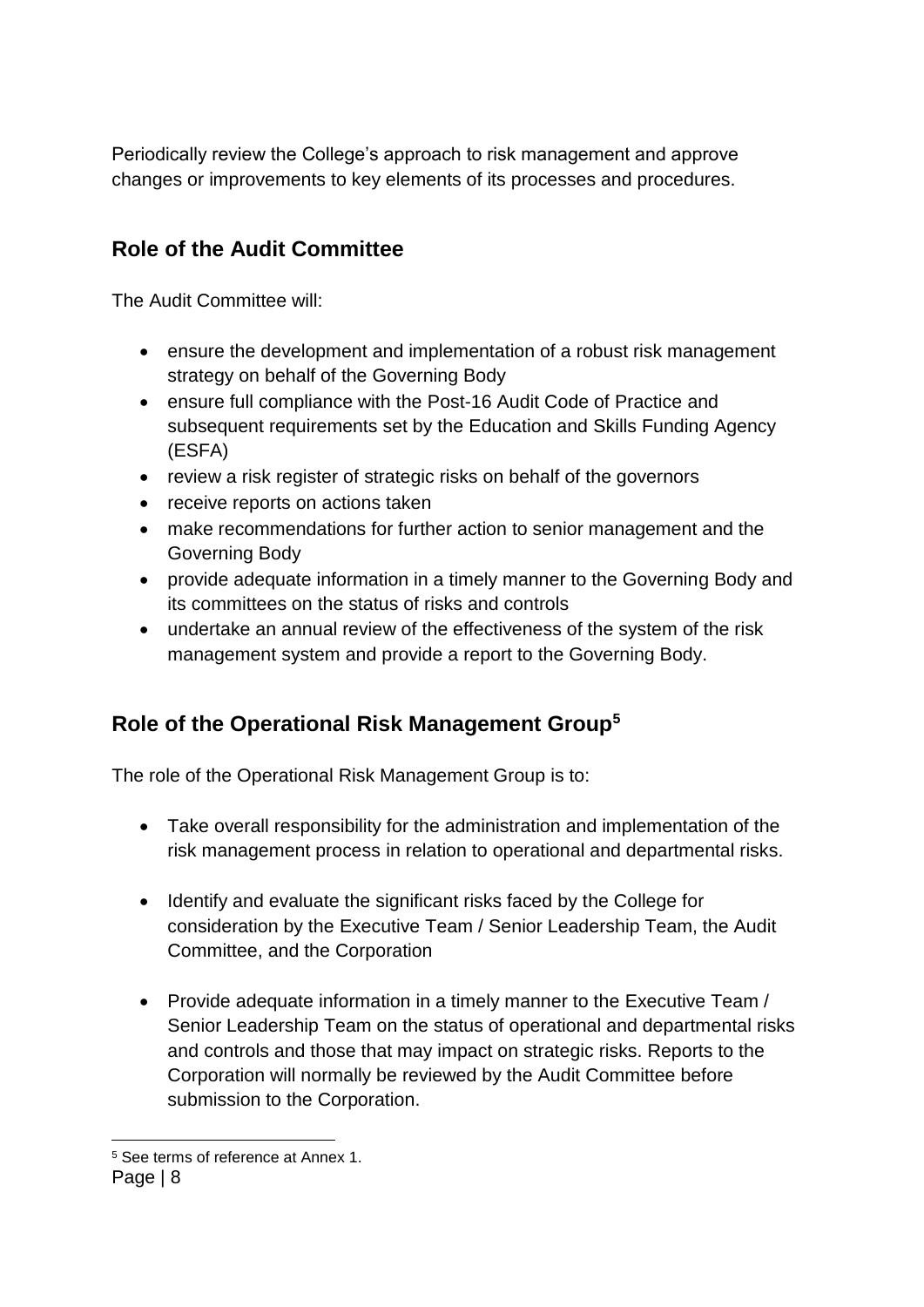• Report on the implementation of the Risk Management Action Plan.

## <span id="page-8-0"></span>**Risk Management as part of the system of internal control**

The system of internal control incorporates risk management. This system encompasses a number of elements that together facilitate an effective and efficient operation, enabling the College to respond to a variety of operational, financial, and commercial risks. These elements include:

a. Policies and procedures

Attached to significant risks are a series of policies that underpin the internal control process. The policies are set by the Corporation, where appropriate, and implemented and communicated by senior management to staff. Written procedures support the policies where appropriate.

#### b. Reporting

Comprehensive reporting is designed to monitor key risks and their controls. Decisions to rectify problems are made at regular meetings of the ET/SLT and the Audit Committee or Corporation if appropriate.

c. Business planning and budgeting

The business planning and budgeting process, which includes the curriculum plan, is used to set objectives, agree action plans, and allocate resources. Progress towards meeting business plan objectives is monitored regularly.

d. High level risk action plan (high and significant risks only)

Risk management action plans are compiled by the Executive Team and Senior Leadership Team and the Operational Risk Management Group as appropriate. They serve to identify, assess and monitor risks significant to the College. Action plans are reviewed regularly by ET/SLT, the Operational Risk Management Group and the Audit Committee, where required.

e. Departmental risk plans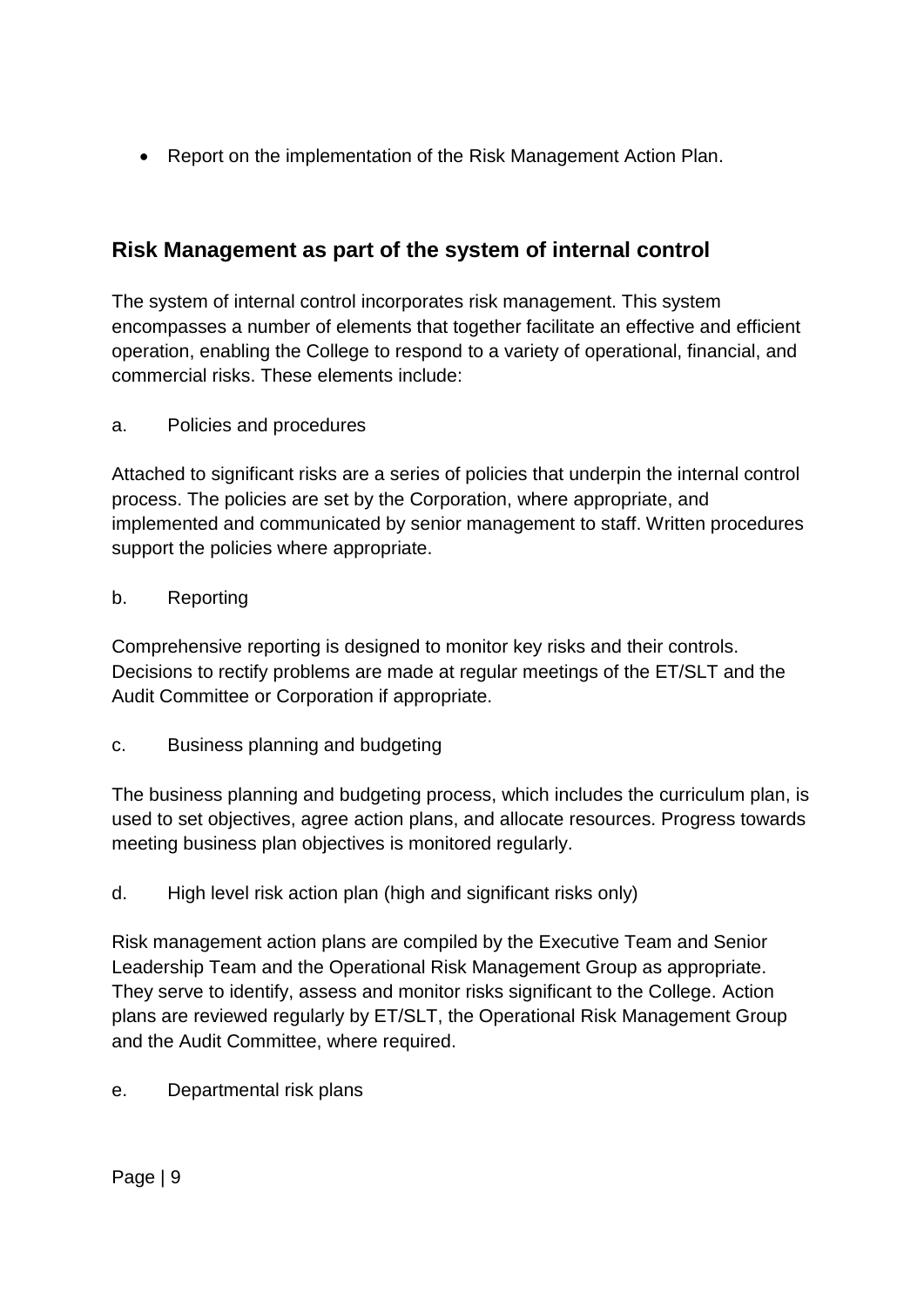Directors and heads of department develop and use these plans to ensure that significant risks in their department are identified, assessed and monitored. The document is formally appraised annually but emerging risks are added as required, and improvement actions and risk indicators are monitored regularly.

#### f. Audit Committee

The Audit Committee in their report to the Corporation on internal controls alert the Corporation about emerging issues. In addition, the committee oversees internal audit, external audit and management performance as required in its review of internal controls. The committee is therefore well-placed to provide advice to the board on the effectiveness of the internal control system, including the College's system for the management of risk. The Audit Committee also undertakes an annual review of effectiveness of the system of internal control and provide a report to governors.

#### g. Internal Audit

Internal audit is an important element of the internal control process. Apart from its normal programme of work, internal audit is responsible for aspects of the annual review of the effectiveness of the internal control system within the organisation.

#### h. External Audit

External audit provides feedback to the Audit Committee on the operation of the internal financial controls reviewed as part of the annual audit.

#### i. Third party reports

From time to time, the use of external consultants may be necessary for specialist reviews, investigations or to provide advice. The use of specialist third parties for consulting and reporting can increase the reliability of the internal control system.

## <span id="page-9-0"></span>**Annual Review of Effectiveness**

The Corporation is responsible for reviewing the effectiveness of internal control in the College, based on information provided by the Audit Committee. Its approach is outlined below.

For each significant risk identified, the Committee will: -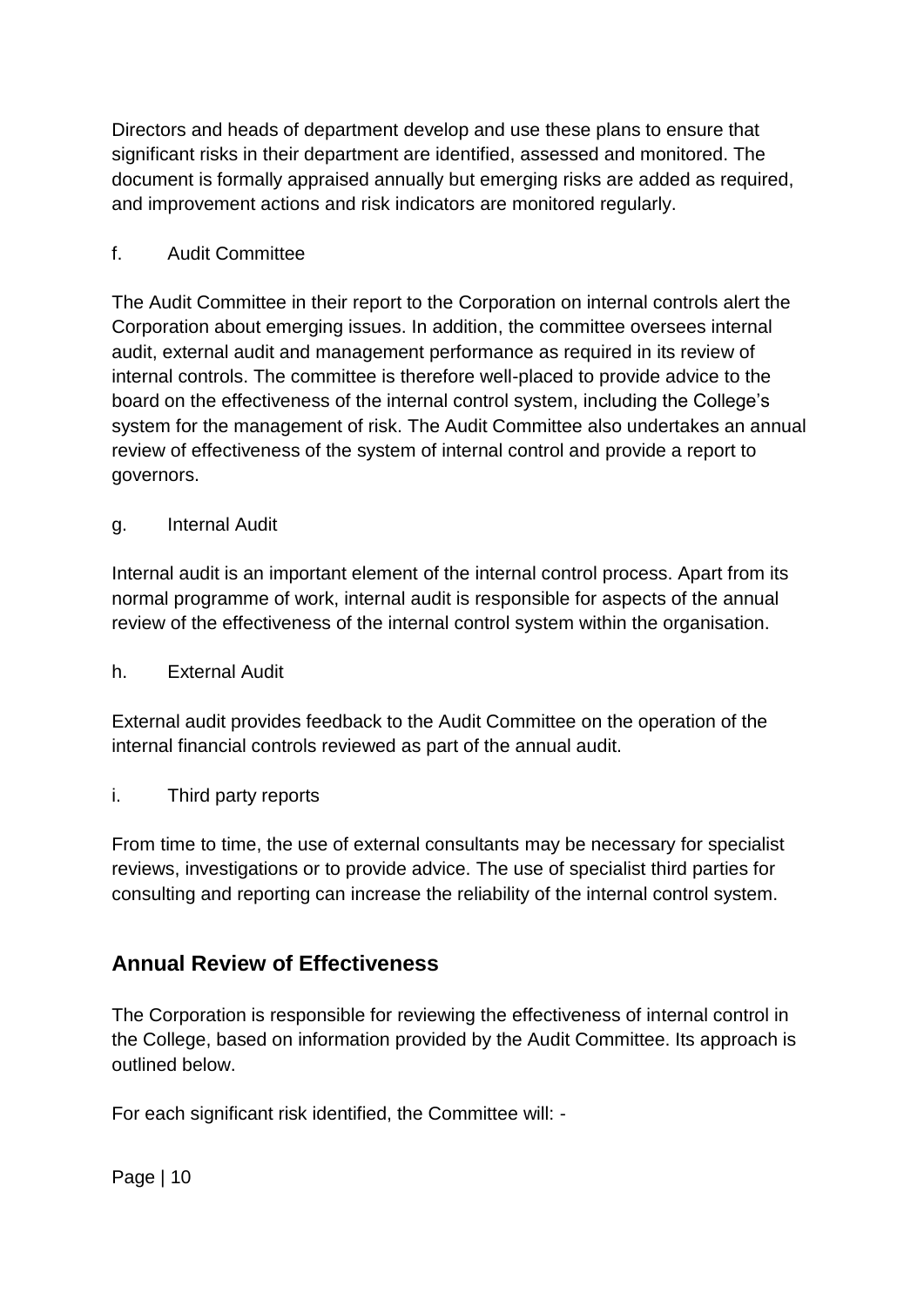Review the previous year and examine the College's track record on risk management and internal control.

Consider the internal and external risk profile of the coming year and consider if current internal control arrangements are likely to be effective.

In making its decision, the Corporation will consider the following aspects:

- a. Control environment:
	- The College's objectives and its financial and non-financial targets.
	- Organisational structure and calibre of the senior leadership team.
	- Culture, approach, and resources with respect to the management of risk.
	- Delegation of authority; and public reporting.
- b. On-going identification and evaluation of significant risks:

Timely identification and assessment of significant risks; and prioritisation of risks and the allocation of resources to address areas of high exposure.

c. Information and communication:

Quality and timeliness of information on significant risks; and the time it takes for control breakdowns to be recognised or new risk to be identified.

d. Monitoring and corrective action:

The College's capability to learn from its problems and its commitment and responsiveness with which corrective actions taken are implemented.

The Audit Committee will prepare a report of its review of the effectiveness of the internal control system annually for consideration by Corporation.

## <span id="page-10-0"></span>**Structure**

The reporting structure for the College is set out in *Figure 1*. Details of the roles and responsibilities of each of the groups are outlined on the attached pages. The Chief Operating Officer is the College's 'Risk Champion' who provides leadership and direction in relation to risk management.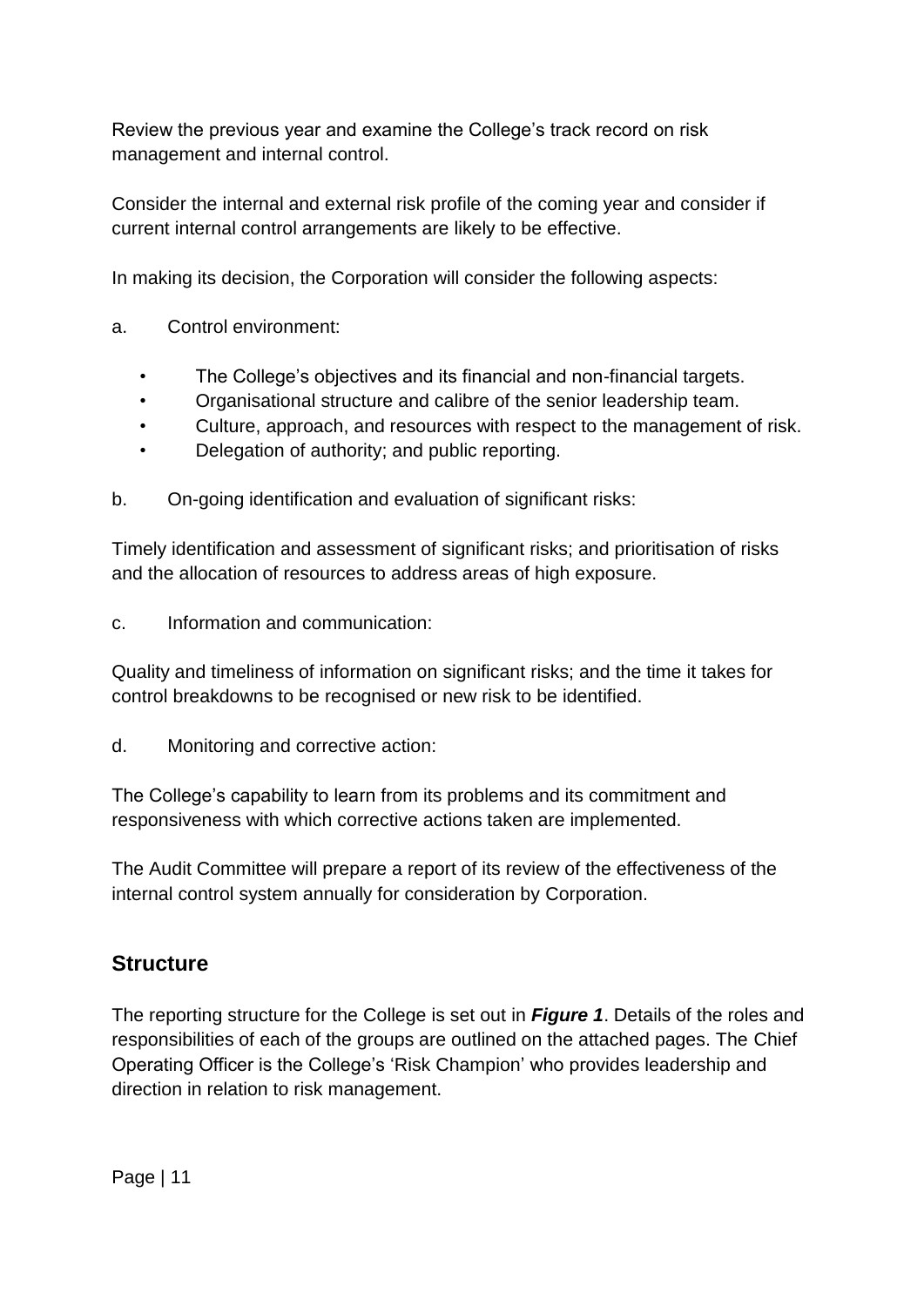The Operational Risk Management Group includes members of the Executive Team and Senior Leadership Team in addition to managers drawn from curriculum and business support areas.

The Executive Team comprises the Chief Executive & Principal, Deputy Principal, Chief Operating Officer, Deputy Principal (Curriculum and Quality) and Deputy Principal (Business Development and Marketing)

The Senior Leadership Team comprises the Executive Team plus

Assistant Principal (Young People) Assistant Principal (Adults) Assistant Principal (Inclusive Learning) Assistant Principal (Quality and Student Services) Director of Management Information Systems Director, Infrastructure Services HR Director

The Operational Risk Management Group comprises the following membership:

Chief Operating Officer (Chair) Deputy Principal (Curriculum & Quality) Director of Management Information Systems Director of Human Resources Deputy Principal Business Development & Marketing Assistant Principal (Adults) Assistant Principal (Inclusive Learning) Director, Infrastructure Services Assistant Principal (Quality and Student Services) Head of IT Services Head of Finance Health & Safety Manager Head, Construction, STEM and Engineering Head, Services Industries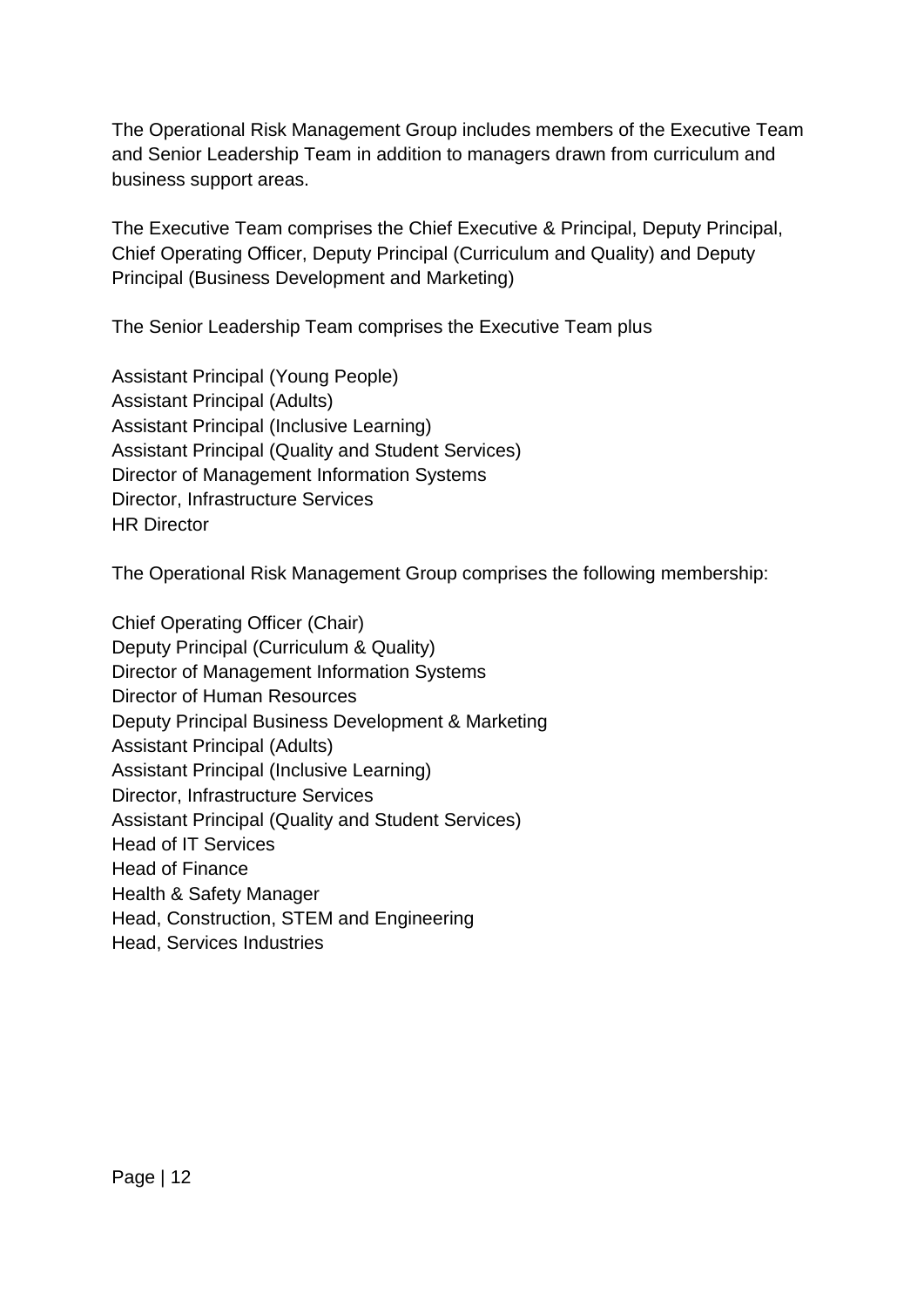## **Risk Management Planning Process**

<span id="page-12-0"></span>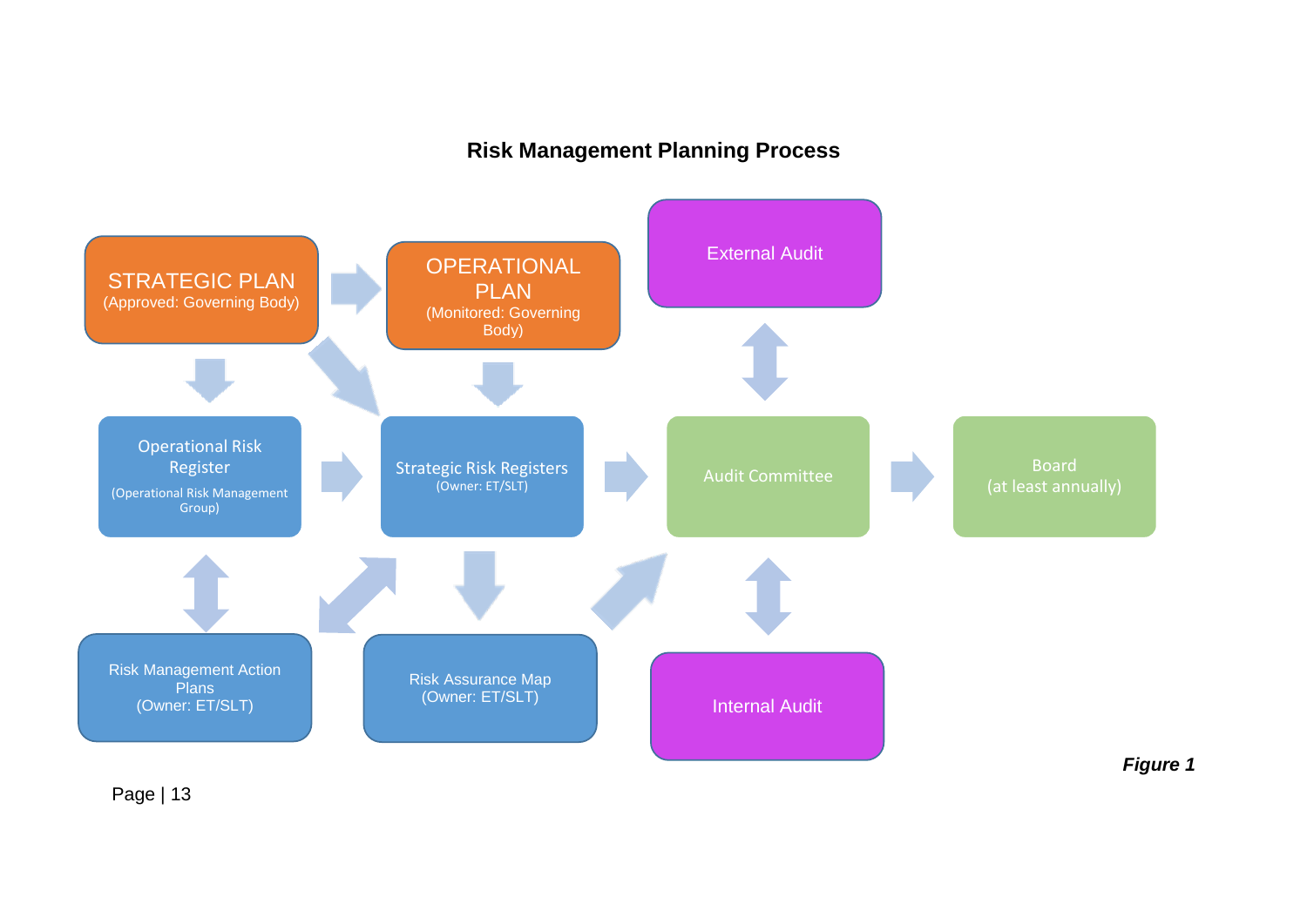## **Roles and Responsibilities**

| <b>Body</b>                        | <b>Expected role in risk management</b>                                                                                                                                                                                                                                                                                                                                                                                                                                                                                                                                                                                                                                                                                                       | <b>Formal responsibilities</b>                                                                                                                                                                                                                                                                                                                                                                                                                                                                                                                                                                                                                                                                                                                                                                                                                                                                                                                                      |
|------------------------------------|-----------------------------------------------------------------------------------------------------------------------------------------------------------------------------------------------------------------------------------------------------------------------------------------------------------------------------------------------------------------------------------------------------------------------------------------------------------------------------------------------------------------------------------------------------------------------------------------------------------------------------------------------------------------------------------------------------------------------------------------------|---------------------------------------------------------------------------------------------------------------------------------------------------------------------------------------------------------------------------------------------------------------------------------------------------------------------------------------------------------------------------------------------------------------------------------------------------------------------------------------------------------------------------------------------------------------------------------------------------------------------------------------------------------------------------------------------------------------------------------------------------------------------------------------------------------------------------------------------------------------------------------------------------------------------------------------------------------------------|
| Governing<br>Body /<br>Corporation | The Governing Body / Corporation is expected<br>to:<br>Set the tone and influence the culture of risk<br>management throughout the college;<br>Approve all major decisions affecting the<br>college's risk profile or exposure;<br>Monitor the management of significant risks<br>to reduce the likelihood of unwelcome<br>surprises;<br>Satisfy itself that the less significant risks<br>are being actively managed, with the<br>appropriate controls in place and working<br>effectively; and<br>Annually review the college's approach to<br>risk management and approve changes or<br>improvements to key elements of its<br>processes and procedures. This should<br>include an examination of the<br>framework/process and its rigour. | The Corporation is ultimately<br>responsible for the College's<br>system of internal control and<br>reviewing its effectiveness.<br>The Corporation needs to form<br>an opinion on whether the<br>College has complied with all<br>the provisions of the Post-16<br>Audit<br>Code<br>of<br>Practice<br>throughout the year. This will<br>include:<br>Reviewing the key risks<br>together<br>with<br>the<br>controls<br>which<br>have<br>been implemented to<br>mitigate those risks; and<br>Confirming whether or<br>$\bullet$<br>not there has been a<br>formal ongoing process<br>for<br>identifying,<br>evaluating<br>and<br>managing the College's<br>significant risks that has<br>been in place for the 12<br>months to 31 July 20xx<br>and up to the accounts<br>approval date;<br>The Corporation will also need<br>to ensure that there is a regular<br>review of the risk management<br>process and its outcomes<br>(usually via the Audit<br>Committee). |
| Audit<br>Committee                 | The Audit Committee oversees internal audit,<br>external audit, Funding Body auditors and<br>management as required in its review of internal<br>controls. The Committee is therefore well placed<br>to provide advice to the Board on the<br>effectiveness of the internal control system,<br>including the institution's system for the<br>management of risk as part of its annual report.                                                                                                                                                                                                                                                                                                                                                 | The Audit Committee reports<br>to the Board of Governors on<br>internal controls and alerts<br>governors to any emerging<br>issues. The Audit Committee<br>meets on at least a termly<br>basis and provides a forum for<br>reporting by the College's                                                                                                                                                                                                                                                                                                                                                                                                                                                                                                                                                                                                                                                                                                               |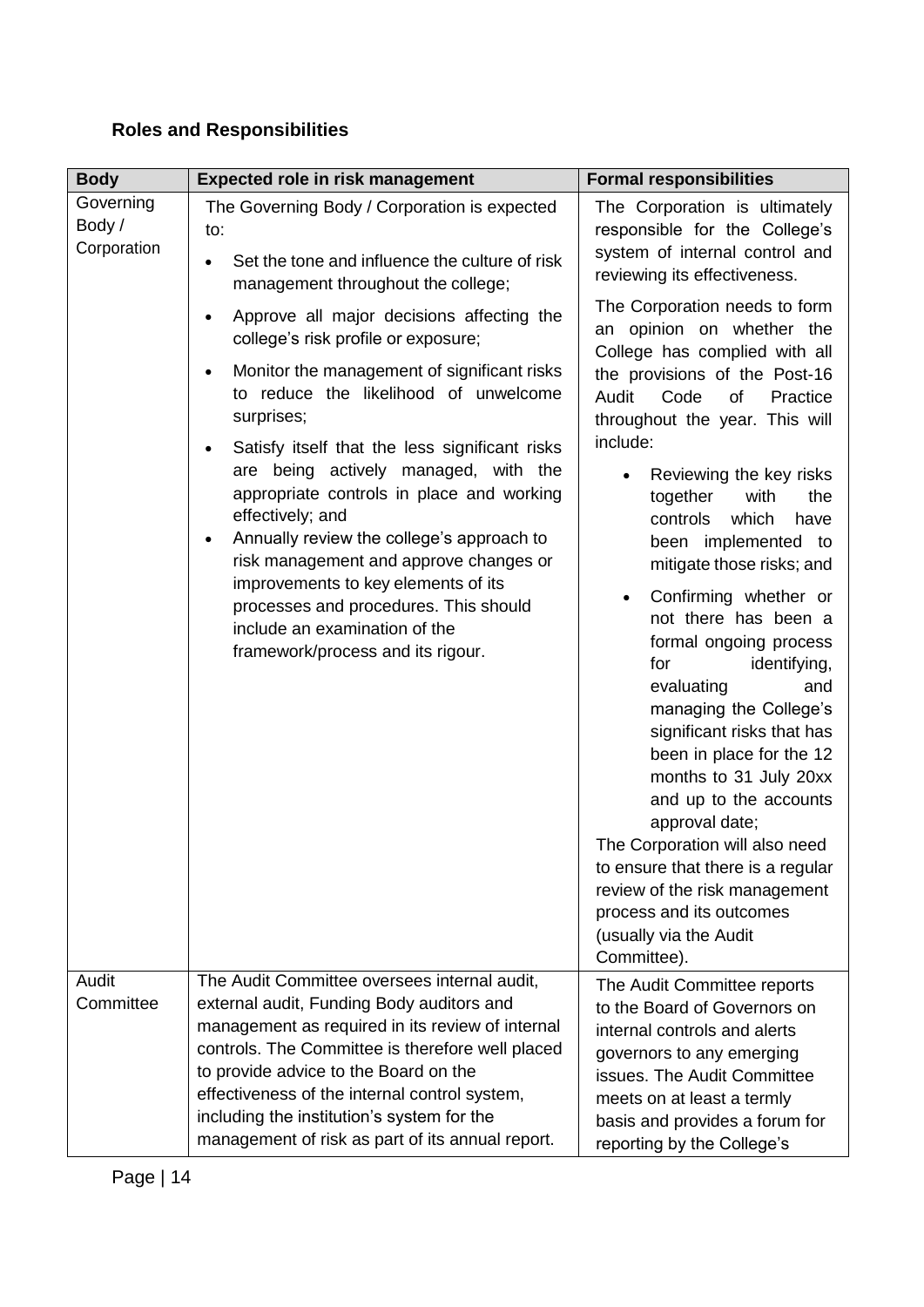| <b>Body</b>                                                                | <b>Expected role in risk management</b>                                                                                                                                                                                                                                                                                                                                                                                                                                                                                                                                                                                                                                                                                                                                                                                                                                                                                                                              | <b>Formal responsibilities</b>                                                                                                                                                                                                                                                                                                                                                                                                                                                                                                                                                                                                                                                                      |
|----------------------------------------------------------------------------|----------------------------------------------------------------------------------------------------------------------------------------------------------------------------------------------------------------------------------------------------------------------------------------------------------------------------------------------------------------------------------------------------------------------------------------------------------------------------------------------------------------------------------------------------------------------------------------------------------------------------------------------------------------------------------------------------------------------------------------------------------------------------------------------------------------------------------------------------------------------------------------------------------------------------------------------------------------------|-----------------------------------------------------------------------------------------------------------------------------------------------------------------------------------------------------------------------------------------------------------------------------------------------------------------------------------------------------------------------------------------------------------------------------------------------------------------------------------------------------------------------------------------------------------------------------------------------------------------------------------------------------------------------------------------------------|
| Operational<br><b>Risk</b><br>Management<br>Group<br><b>Internal Audit</b> | The Operational Risk Management Group<br>comprises some members of the ET/SLT and<br>other managers from across the College. The<br>Group<br>Take overall responsibility for the<br>administration and implementation of the<br>risk management process in relation to<br>operational and departmental risks.<br>Identify and evaluate the significant risks<br>$\bullet$<br>faced by the College for consideration by<br>the Executive Team / Senior Leadership<br>Team, the Audit Committee and the<br>Corporation.<br>Provide adequate information in a timely<br>manner to the Executive Team / Senior<br>Leadership Team on the status of<br>operational and departmental risks and<br>controls and those that may impact on<br>strategic risks. Reports to the Corporation<br>will normally be reviewed by the Audit<br>Committee before submission to the<br>Corporation.<br>Report on the implementation of the Risk<br>$\bullet$<br>Management Action Plan. | internal and external auditors,<br>who have access to the<br>Committee for independent<br>discussion. The Committee<br>also receives and considers<br>reports from the Funding<br>Council as they affect the<br>College's business.<br>The Chief Operating Officer<br>should ensure an up-to-date of<br>the risk register and, when<br>developed, the risk assurance<br>map goes to every Audit<br>Committee meeting throughout<br>the year.<br>Its responsibility is to support<br>the Corporation and associated<br>committees in discharging their<br>duties.<br>It should hold regular meetings to<br>ensure action plan<br>implementation is being carried<br>out efficiently and effectively. |
|                                                                            | Internal audit is an important element of the<br>internal control process. Apart from its normal<br>programme of work, internal audit is responsible                                                                                                                                                                                                                                                                                                                                                                                                                                                                                                                                                                                                                                                                                                                                                                                                                 | The College's internal auditors<br>monitor the systems of internal<br>control in accordance with an                                                                                                                                                                                                                                                                                                                                                                                                                                                                                                                                                                                                 |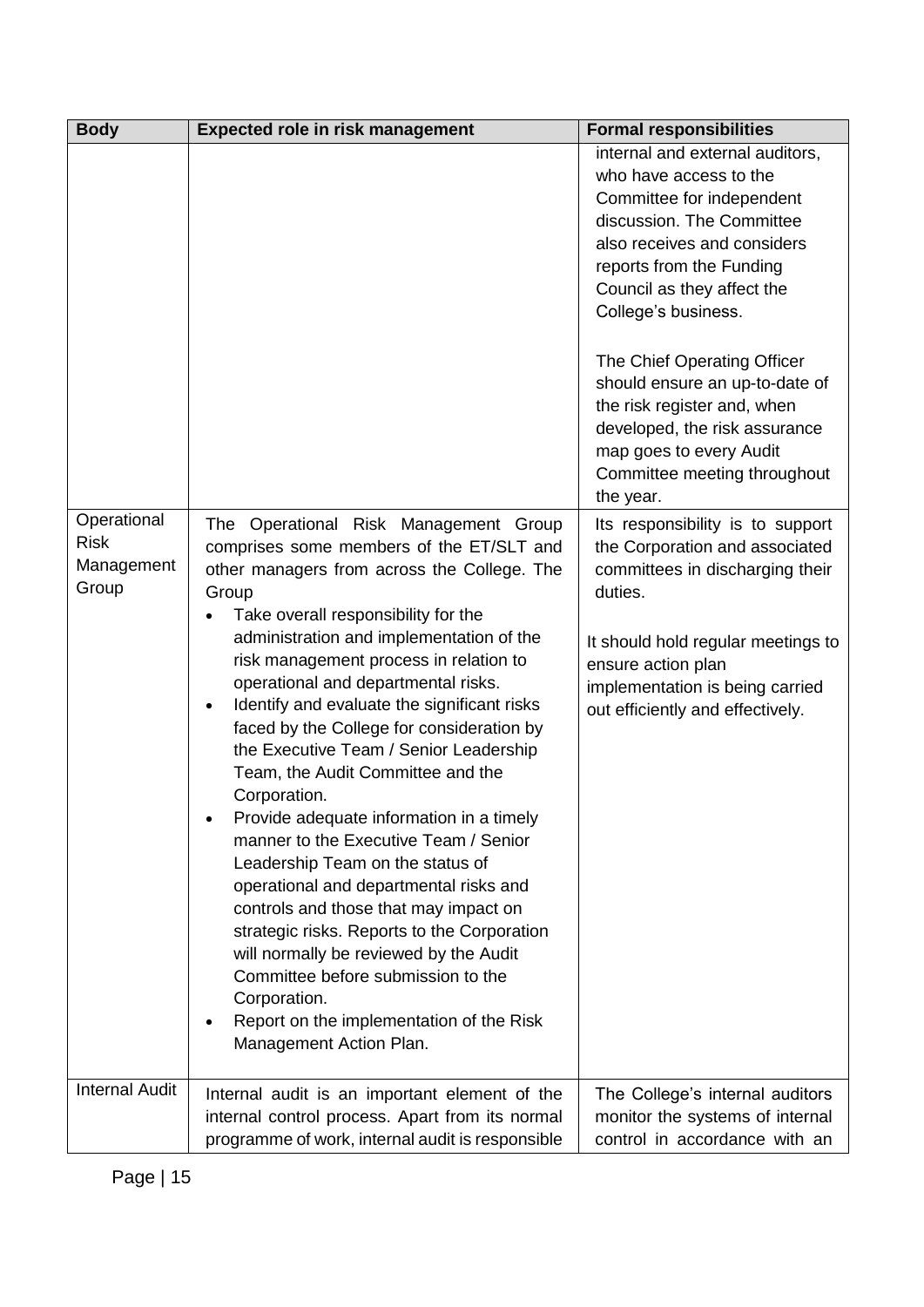| <b>Body</b>       | <b>Expected role in risk management</b>                                                                                                                                                                                                                                                                                                                                                                                                                                                                                                           | <b>Formal responsibilities</b>                                                                                                                                                                                                                                                                                                                                                                                                                                                                                             |
|-------------------|---------------------------------------------------------------------------------------------------------------------------------------------------------------------------------------------------------------------------------------------------------------------------------------------------------------------------------------------------------------------------------------------------------------------------------------------------------------------------------------------------------------------------------------------------|----------------------------------------------------------------------------------------------------------------------------------------------------------------------------------------------------------------------------------------------------------------------------------------------------------------------------------------------------------------------------------------------------------------------------------------------------------------------------------------------------------------------------|
|                   | for aspects of the annual review of the<br>effectiveness of the internal control system<br>within the organisation.<br>Internal audit will need to take account of the                                                                                                                                                                                                                                                                                                                                                                            | agreed plan of input and report<br>their findings to management<br>the Audit Committee.<br>and<br>Management are responsible                                                                                                                                                                                                                                                                                                                                                                                               |
|                   | corporate risks and the strategic risk register<br>and action plans in determining its strategic and<br>annual plan of work.                                                                                                                                                                                                                                                                                                                                                                                                                      | implementation<br>the<br>for<br>of<br>agreed recommendations and<br>internal<br>audit<br>undertake<br>periodic follow up reviews to                                                                                                                                                                                                                                                                                                                                                                                        |
|                   | Internal audit should review and test the<br>systems of control over the risk management<br>process to provide assurance to the Audit<br>Committee that the process is well controlled<br>and to confirm that the risk management<br>processes are being carried out in accordance<br>with the agreed procedures and in a timely<br>manner. There should be an annual review<br>included within the internal audit strategic plan.                                                                                                                | ensure such recommendations<br>have been implemented.<br>At least annually, the head of<br>internal audit provides the<br>Governing Body/Corporation,<br>via the Audit Committee, with a<br>report on internal audit activity<br>in the College. The report<br>includes<br>independent<br>an<br>opinion on the adequacy and<br>effectiveness of the College's                                                                                                                                                              |
|                   |                                                                                                                                                                                                                                                                                                                                                                                                                                                                                                                                                   | system of internal<br>control,<br>including<br>internal<br>financial<br>control.                                                                                                                                                                                                                                                                                                                                                                                                                                           |
| External<br>Audit | External audit will ensure that the annual risk<br>management process has been undertaken,<br>and that statements of corporate governance<br>reflect the college's implementation of the<br>relevant audit codes.<br>It is not the role of external auditors to ascertain<br>the robustness or accuracy of the risks identified<br>or the internal controls over their operation. The<br>auditors do not form an opinion on the<br>college's corporate<br>effectiveness<br>of the<br>governance procedures or its risk and control<br>procedures. | External auditors express an<br>independent<br>opinion<br>on<br>whether<br>the<br>financial<br>statements give a true and fair<br>view, monies expended out of<br>have<br>been properly<br>funds<br>applied for those purposes and,<br>if appropriate, managed in<br>compliance<br>with<br>relevant<br>legislation,<br>and<br>monies<br>expended out of funds provided<br>by the ESFA<br>have been<br>applied in accordance with the<br>Financial<br>Memorandum<br>between the ESFA and the<br>Corporation of the College. |
|                   |                                                                                                                                                                                                                                                                                                                                                                                                                                                                                                                                                   | The external audit opinion will<br>also clearly set out the scope of<br>their responsibilities and work<br>respect of<br>confirming<br>in<br>compliance with the Post-16<br>Audit Code of Practice.                                                                                                                                                                                                                                                                                                                        |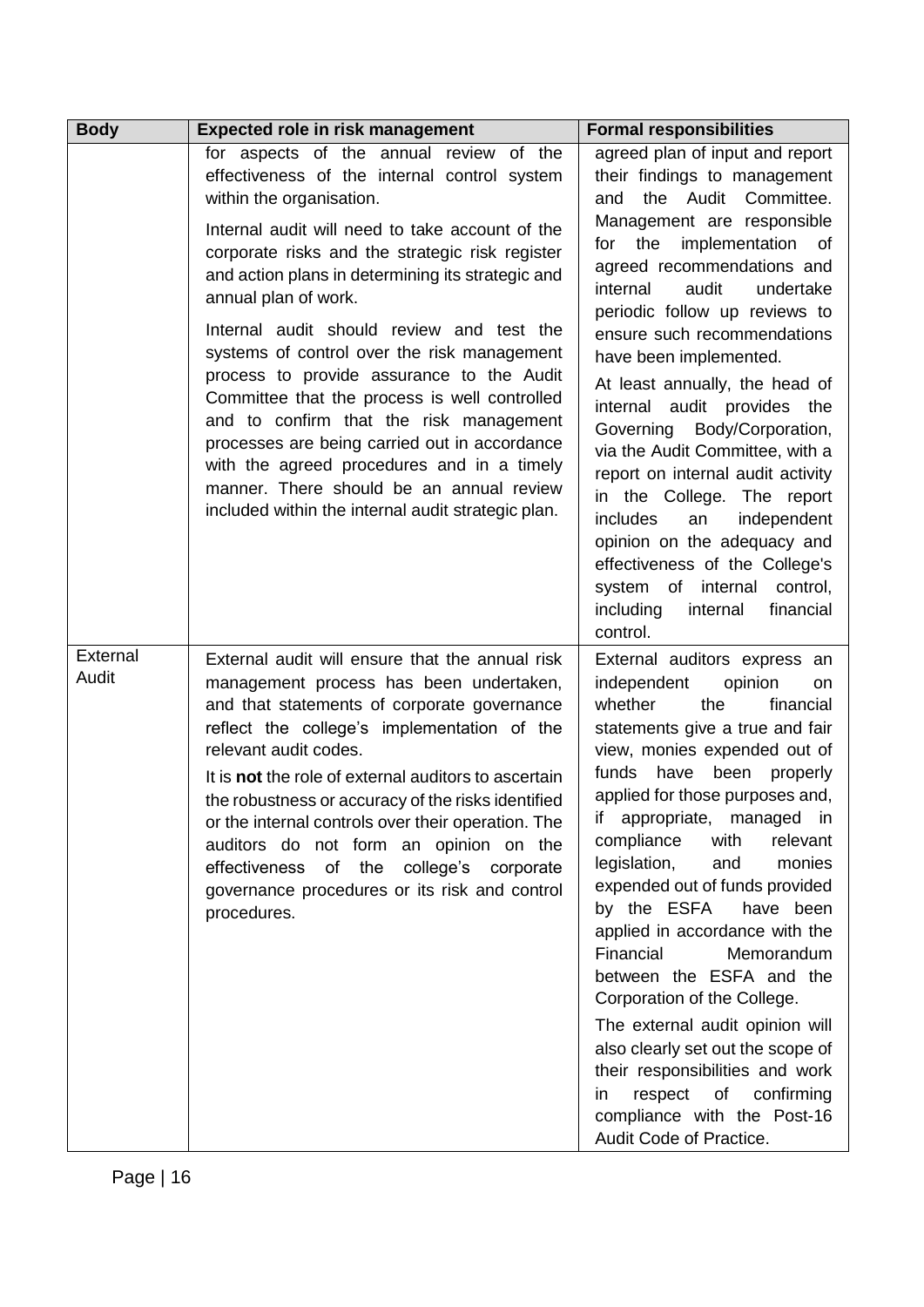## <span id="page-16-0"></span>**Risk Assessment and Scoring**

#### **Scoring of Risks**

The evaluation and prioritisation of risk will be achieved through scoring the identified risks.

#### **Assessment of Gross Risk**

The first stage is to assess the gross risk; that is, the impact on the organisation of the risk crystallising without any mitigating action or internal control being in place. This is achieved by assessing the financial and image/reputational impact and the likelihood of the risk occurring.

#### **Financial and Image/Reputational Impact (Materiality)**

Impact or materiality is an assessment of the consequences on the organisation of the risk being left unchecked. This is measured largely as a combination of the financial and image/reputational effect of the risk being left unchecked on the basis that risks will ultimately have a financial and/or reputational impact. Risks are scored as either high [3], medium [2] or low [1] category depending upon the nature of the event as illustrated below:

| <b>HIGH</b><br>Score 3 for each | Impact in financial terms of greater than 3% on<br>either income or expenditure.<br>Likely to create adverse local publicity for College<br>and/or Funding Agency which could impact on                                                                                            |
|---------------------------------|------------------------------------------------------------------------------------------------------------------------------------------------------------------------------------------------------------------------------------------------------------------------------------|
|                                 | reputation and recruitment levels<br>Likely to have significant impact on all employees'<br>$\bullet$<br>motivation and employee relations leading to<br>dissatisfaction and poor quality delivery<br>Impact on health and safety of employees,<br>students/customers or visitors. |
| <b>MEDIUM</b>                   | Financial impact greater than 1% but less than<br>$3%$ .                                                                                                                                                                                                                           |
| Score 2 for each                | Limited local publicity based on hearsay<br>Impact applies to only small group of employees.<br>$\bullet$                                                                                                                                                                          |
| <b>LOW</b>                      | Financial impact less than 1%.<br>٠                                                                                                                                                                                                                                                |
|                                 | No adverse publicity                                                                                                                                                                                                                                                               |
| Score 1 for each                | Limited to individuals.                                                                                                                                                                                                                                                            |

#### **Impact Selection criteria – financial and image/reputational**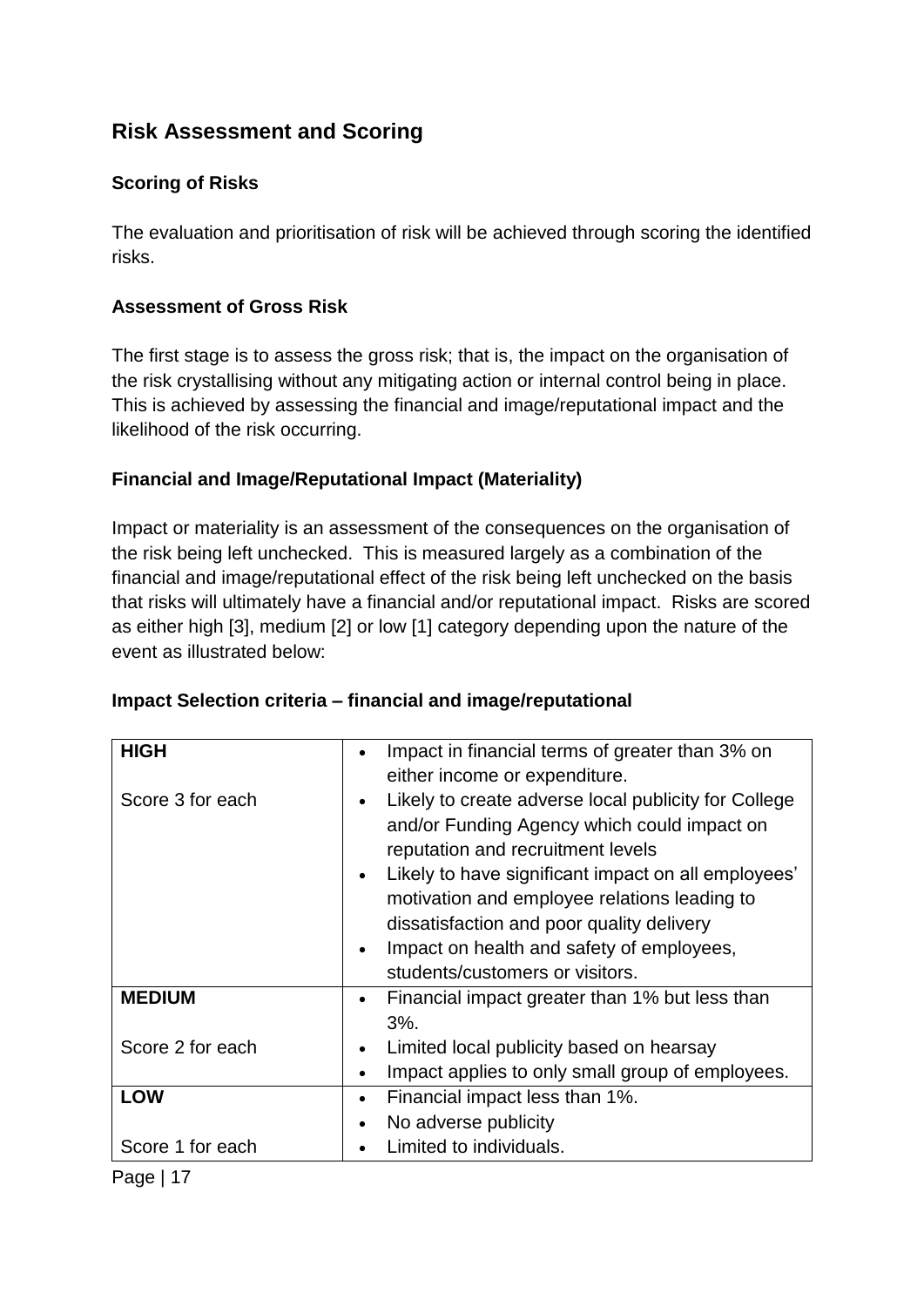For example, a College could view its risk of non-compliance with funding agency regulations as having medium financial impact [score 2] - as repayment of monies in event of a breach could be up to 2% of turnover - and medium for image/reputational impact [impact 2] - as limited adverse publicity would be expect in such an event. This would give a total impact score of 4.

Therefore, the range of scores for Impact is minimum 2 [1+1] to maximum 6 [3+3].

#### **Likelihood**

Likelihood is how likely the risk is to happen. This is in the range of high, medium and low and should be scored accordingly.

| <b>HiGH</b>   | Definite/Probable e.g. this has             |
|---------------|---------------------------------------------|
|               | happened or is expected to happen           |
| Score of 3    |                                             |
| <b>MEDIUM</b> | Possible: e.g. this could happen in the     |
|               | near future                                 |
| Score of 2    |                                             |
| <b>LOW</b>    | Unlikely: e.g. this is not likely to happen |
|               | in the foreseeable future                   |
| Score of 1    |                                             |

#### **Gross Risk Scores**

The overall risk score is calculated as the sum of financial and reputational impact scores x likelihood score, therefore giving a range of risk scores from a minimum of 2, ([1+1]x1) to a maximum score of 18, ([3+3]x3). The actions to be taken will depend upon the overall level of gross risk score.

The risks are then categorised into four groups on the basis of the scores.

| <b>SIGNIFICANT RISKS</b><br>Scored 12-18 | these risks have high impact and a high<br>probability of occurring and require<br>immediate consideration of the controls<br>to manage them. |
|------------------------------------------|-----------------------------------------------------------------------------------------------------------------------------------------------|
| <b>HIGH RISKS</b>                        | These risks have high impact but the                                                                                                          |
|                                          | likelihood of occurrence is lower.                                                                                                            |
| Scored 9-11                              |                                                                                                                                               |
| <b>ACCEPTABLE RISKS</b>                  | These risks are likely to occur but have                                                                                                      |
|                                          | relatively low impact.                                                                                                                        |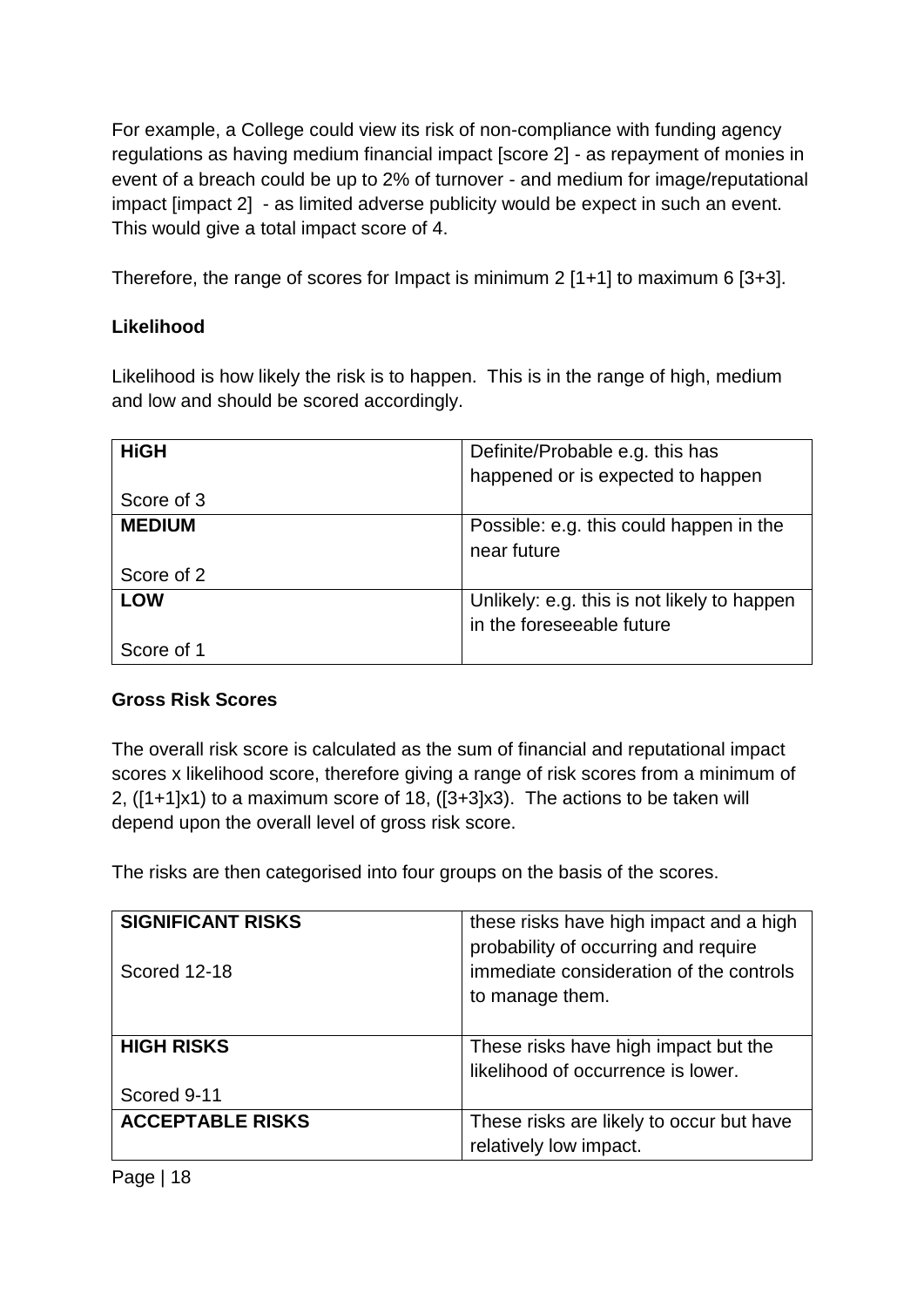| Scored 6-8       |                                     |
|------------------|-------------------------------------|
| <b>LOW RISKS</b> | These risks have low impact and are |
|                  | less likely to occur.               |
| Scored 2-5       |                                     |

#### **Net Risk**

The net risk is the risk remaining after the operation of the existing controls and other mitigating actions (as defined on the Risk Register) have taken effect. This is the risk which the College is content to "live with".

If it is not content with the net risk, that is Significant and High Risks remain after the operation of the existing controls, an action plan should be produced detailing how the risk will be reduced to an acceptable level and the timescale in which this will be achieved.

The net risk must be reviewed and assessed formally as an on-going part of updating the risk register.